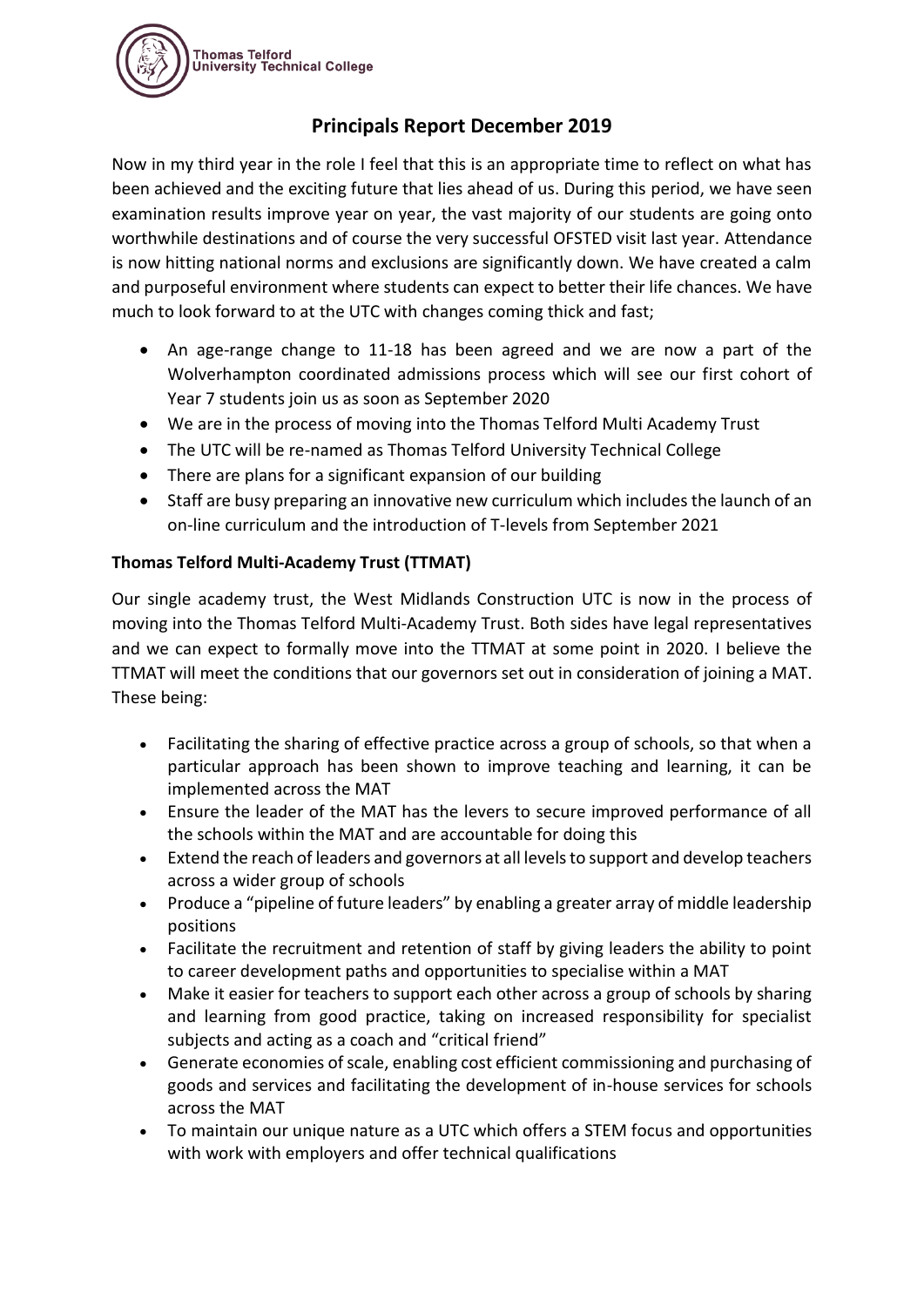

Many of these support mechanisms are already starting to take shape.

# **Age-Range Change**

The UTC went to consultation on an 11-18 age-range in March 2019. Prospective stakeholders from across the city and beyond were contacted and all feedback received was positive. We had already ascertained that there was a basic need and had an agreement with the local authority to commit £2m towards the project. In July 2019 the DFE formally agreed to our new admissions arrangements and for an age-range change with our first cohort of Year 7s starting with us in September 2020 as well as committing to fund the project beyond the £2m pledged by the LA.

We are being re-named as Thomas Telford University Technical College, making best use of the Thomas Telford brand and we have designed a new uniform. Interestingly, this year we recruited 65 new Year 10 students, of which 50% are females, and recruitment into Year 10 for September 2020 is looking very positive. I believe that some of this increased interest is down to the improved brand and we might also be seeing the effects of the Good with Outstanding OFSTED judgement from 2018.

In preparation for Year 7 applications we have delivered an impressive marketing campaign that has included visiting virtually every primary school in the city, social media campaigns and presenting at Information Evenings to over 2000 people. This has resulted in a large number of applications for September 2020, with the vast majority of applicants having us as there first or second choice.

We have recently launched a Key Stage 3 curriculum writing project which sees staff at the UTC working in collaboration with staff from the TTMAT to prepare an innovative and exciting curriculum which will all be available on-line.

Workshops with the DFE, myself and the TTMAT are now taking place to discuss modifications of the current building and plans for a new building to allow the UTC to eventually cater for 1050 students.

# **University of Wolverhampton**

The UTC and our current sponsor The University of Wolverhampton continue to collaborate effectively on projects such as; Sporting Pathway, MASCOT conference, Junior QSi board, careers and HE support, quality assurance, sharing of resources and master classes. A significant number of our Year 13 leavers secured places at the University of Wolverhampton.

After the move into the TTMAT, the university will no longer be our sponsor but we plan to incorporate a Memorandum of Agreement that will allow these collaborations to continue.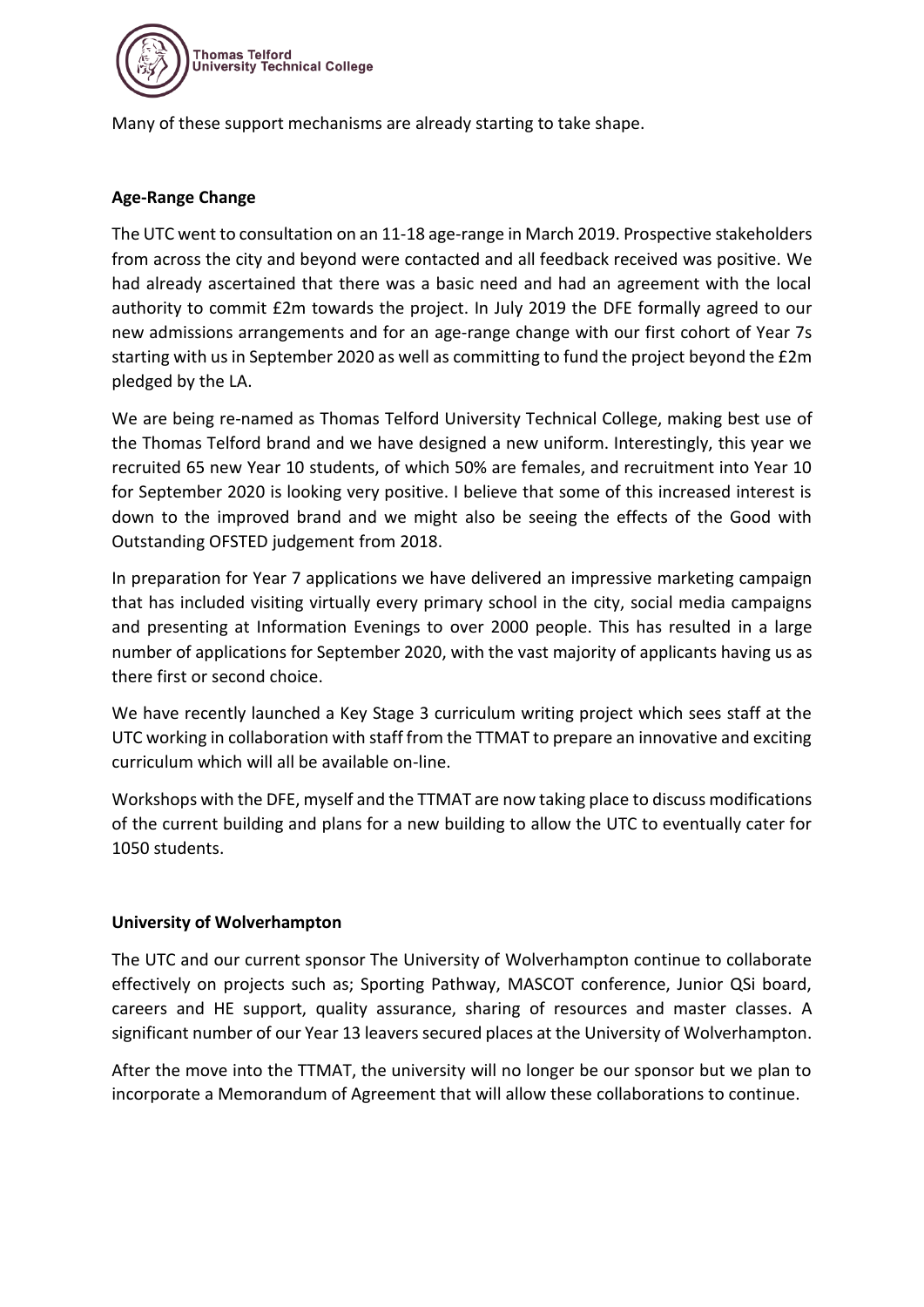

#### **Examination Outcomes 18-19**

We were pleased that we have maintained the improvements made in GCSE outcomes last year. Our Progress 8 score was -0.6 (up from -1 and -0.65 in previous years). Our disadvantaged and SEN students are closing the gap and achieving scores closer to the whole cohort.

Particularly high achievers with an incredible set of results include:

A\*\* is a 9, A\* an 8 etc..., some grades still appear as letters, in the interest of consistency we have presented as follows…

| КA    | $3A^{**}, 4A^*, A, B$         |
|-------|-------------------------------|
| J L-H | $1A^{**}$ , 3 A, 5 C          |
| D M   | $1A^{**}$ , $1A^*$ , 5 A, 2 B |
| A P   | 2 A**, 4 A, 2 B, C            |
| N S   | 1 A**, 2 A*, 3 A, 2 B, C      |
|       |                               |

We were extremely pleased with our Year 13 outcomes. We have continued with the trend of making year-on-year improvements.

| Average UCAS points score per student |                 |  |
|---------------------------------------|-----------------|--|
| 2019                                  | 105 (B, C, C +) |  |
| 2018                                  | 101             |  |
| 2017                                  | 83              |  |

Academic value added is +0.26 which is significantly up on last year's figure of -0.33. A-level value added is +0.20 which is above our ambitious target of +0.18 and significantly up on the 2018 figure of -0.49. We should also mention our specialist areas of Construction and Art & Design who achieved some impressive outcomes.

Congratulations to some of our very best performers who achieved the following outcomes:

| J D | $A^*$ , $A^*$ , $A^*$ |
|-----|-----------------------|
|     |                       |

 $M G$   $A^*$ ,  $A^*$ ,  $C$ ,  $C$ 

 $J$  T  $A$ ,  $A$ ,  $A$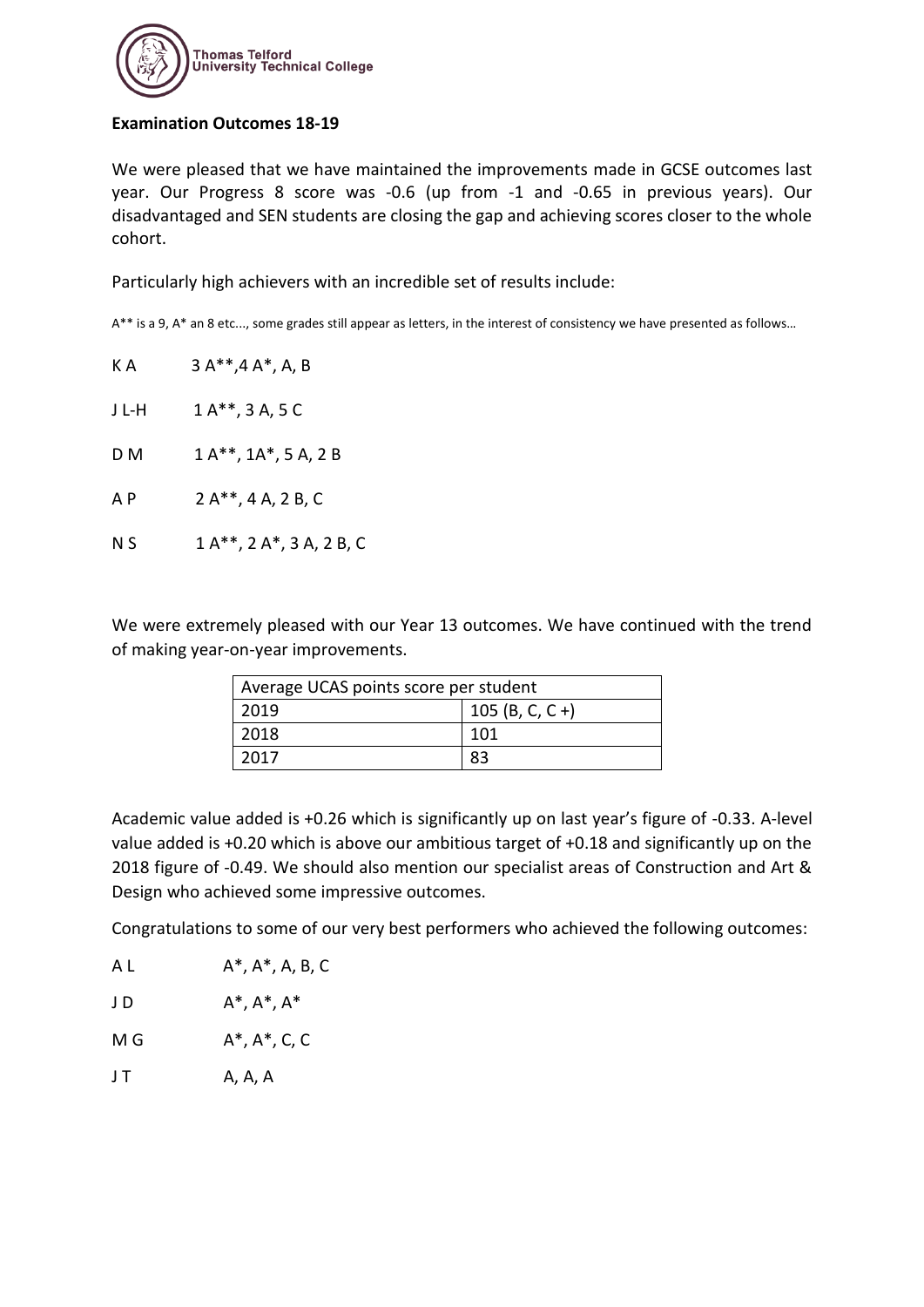

#### **Student Destinations**

Student destinations have been extremely positive for the third year running. Many of our Year 13 leavers went onto apprenticeships at various levels with virtually all other students going onto university. Nearly all leavers remained within our specialism for their next steps beyond the UTC.

These destinations are supported through site visits and employer-led projects which continue to be a very successful aspect and key feature of the UTC and one of the ways in which we are able to develop the UTC values within our young people such as resilience, accountability, aspiration and collaboration.

# **T-Levels**

The work with the Department for Education and Awarding Organisation for T-Levels is ongoing. After a busy term of meetings, conferences and updates the UTC have now developed both a strategy proposal for piloting industry placements in 2020 and a detailed implementation plan for the Construction T-Level in 'Design, Surveying and Planning' from 2021. The UTC Employer Group are eager to support and develop T-Levels with the UTC, with an approach in most cases, where there is the potential of employment at the end of the course. Despite it being early days, the UTC have indications of a commitment for 7 places currently, from only 5 employers. We do not currently foresee it being a difficulty to reach our aspiration of 10 places. During next term, final specifications will be released for the content of our chosen T-Level which will allow mapping to be completed against current subject expertise within the staffing body and in turn this will drive CPD delivery. Contact has been made with both Dudley College and the West Midlands Combined Authority to access relevant and high quality CPD, for example in the use of GPS and Drones for land surveying activities. Currently, capacity among the staff to complete CPD and develop the course is difficult and we are awaiting the outcome of decisions regarding both CDF funding and T-Level Provider funding, payable in 2020 of approximately £50,000. It is planned to use this funding to increase staffing as required to complete our preparations. Despite the stretched capacity currently, in the first of a series of regular 'checks' the EFSA visited the UTC last week to feedback on the initial implementation plan. This feedback was really strong and the EFSA have indicated that they will now not conduct the next check in March as they are confident in our approach and capability. As we move forwards into the new year, we will need to begin briefings for Governors, wider SLT and staff about T-Levels and where they fit within our programme, as well as begin marketing to current Y10 students with the hope that it is a factor that will motivate them within their current studies.